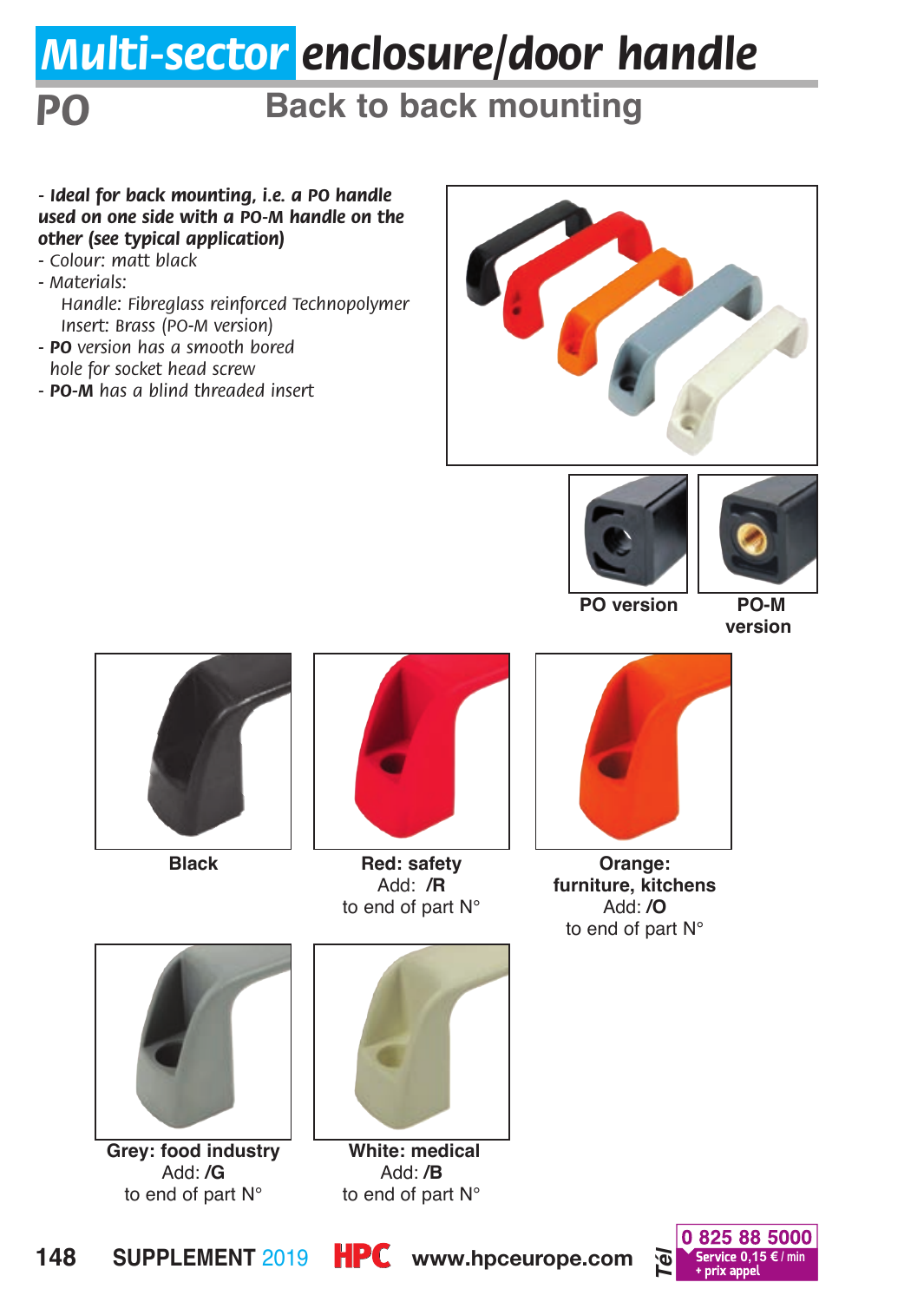

**PO-M handle**

**Back to back mounting**

#### *DISCOUNTS* **G.,**  $20+ 50+ 100+ 250+$

|                    |      |      |    |    |    | wuy               | 1 T | UΤ | <b>LUT</b>     |                          | <b>JUT IUUT</b> | <b>LJUT</b>                   |
|--------------------|------|------|----|----|----|-------------------|-----|----|----------------|--------------------------|-----------------|-------------------------------|
|                    |      |      |    |    |    | <b>Disc.</b> List |     |    |                |                          |                 | -5% -10% -15% -20% On request |
| <b>Part number</b> | в    | А    | Е  | F  | С  | G                 | н   |    | ØD             | Ød                       | Stock*          | Price each<br>$1$ to $5$      |
| With smooth hole   |      |      |    |    |    |                   |     |    |                |                          |                 |                               |
| PO93-6             | 93.5 | 112  | 21 | 36 | 30 | 6                 | 7   |    | 10.5           | 6.5                      | ✓               | $3.68 \in$                    |
| PO117-6            | 117  | 139  | 26 | 41 | 34 | 6                 | 9   |    | 10.5           | 6,5                      | v               | $4.00 \in$                    |
| PO117-8            | 117  | 139  | 26 | 41 | 34 | 6                 | 9   |    | 13.0           | 8,5                      | ✓               | 4.00 €                        |
| PO132-6            | 132  | 156  | 27 | 45 | 37 | 9                 | 7   |    | 10.5           | 6,5                      | ✓               | $5.46 \in$                    |
| PO132-8            | 132  | 156  | 27 | 45 | 37 | 7                 | 9   |    | 13,0           | 8,5                      | ✓               | $8.02 \in$                    |
| PO179-8            | 179  | 204  | 28 | 50 | 42 | 8                 | 9   |    | 13,0           | 8,5                      | v               | $8.02 \in$                    |
| With threaded hole |      |      |    |    |    |                   |     |    |                |                          |                 |                               |
| PO93-M5            | 93.5 | 112  | 21 | 36 | 30 |                   | 9   |    | M <sub>5</sub> | $\overline{a}$           |                 | $5.35 \in$                    |
| PO93-M6            | 93.5 | 112  | 21 | 36 | 30 |                   | 9   |    | M <sub>6</sub> |                          | ✓               | $5.63 \in$                    |
| PO117-M6           | 117  | 139  | 26 | 41 | 34 |                   | 9   |    | M <sub>6</sub> |                          | v               | $5.92 \in$                    |
| PO117-M8           | 117  | 139  | 26 | 41 | 34 |                   | 9   |    | M <sub>8</sub> |                          | v               | $5.92 \in$                    |
| PO132-M6           | 132  | 156  | 27 | 45 | 37 |                   | 9   |    | M <sub>6</sub> |                          | ✓               | $6.61 \in$                    |
| PO132-M8           | 132  | 156  | 27 | 45 | 37 | $\overline{a}$    | 9   |    | M <sub>8</sub> | $\overline{\phantom{0}}$ | ✓               | $6.61 \in$                    |
| PO179-M8           | 179  | 204  | 28 | 50 | 42 |                   | 9   |    | M <sub>8</sub> | -                        | v               | $9.56 \in$                    |
| <b>ALCOHOL:</b>    |      | $-1$ |    |    |    |                   |     |    |                |                          |                 |                               |

*\*Depending on availability - Dimensions in mm*